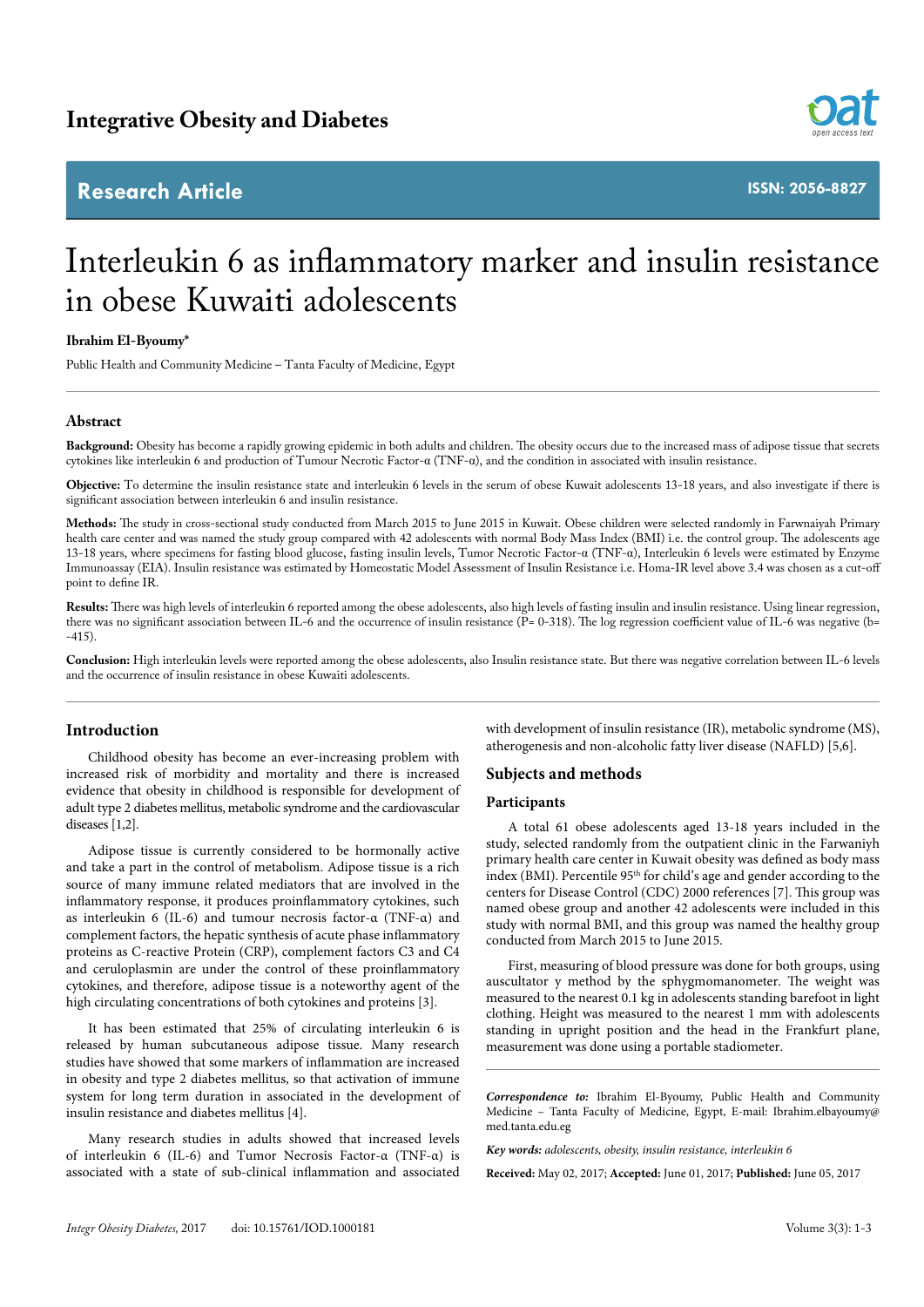Body Mass Index (BMI) was calculated by dividing weight in kg/m2 (in meters). Waist circumference (WC) was measured using inelastic tape horizontally midway between the lowest rib margin and the iliac crest, after gentle expiration. The hip circumference was measured at the point yielding the maximum circumference over the buttocks, and the tape was held in the horizontal plane and waist-hip ratio was calculated.

A sample of venous blood was obtained after a 12-hour fasting in order to determine concentrations of insulin by chemiluminescene immunoassay (Access Beckman Coulter Instruments, Brea California), glucose and plasma lipids by an enzymatic method, and high density lipoprotein cholesterol (HDL-C) assayed by addition of magnesium ions (Syncron CX Beckman Instruments, Brea California). Low density liporprotion cholesterol (LDL-C) levels were estimated using Friedewald formula, modified by De Long [8].

Insulin resistance was defined as a clinical condition with potential decline of both endogenous and exogenous insulin to enhance glucose uptake and glucose utilization by the cells of the body. In this study insulin resistance is expressed in homeostatic model of assessment of insulin resistance (HOMA-IR), which was calculated using the following equation:  $[(\text{fasting glucose (mg/dl) (fasting insulin (µu/m))))$ ml)/405)] [9].

A HOMA-IR value of 3.4 was chosen as the cut-off point to define IR, as it has been suggested that beyond this value, which corresponds to the 90<sup>th</sup> percentile of a population of healthy, IR becomes a cardiovascular risk factor [10].

Interleuckin-6 was measured in the serum by enzyme immunoassay (EIA). The assay was performed in duplicate using kits provided by Immunotech (Marseille, France). The minimum concentration detected was 3 pg/ml [11]. TNF- α was estimated by the same method.

#### **Results and discussion**

This study involved 61 males in the obese adolescents group and 42 males in the control healthy group with mean of age  $14.8 \pm 1.3$  years in obese group and  $14.6 \pm 1.5$  years in the control healthy group.

High fasting insulin levels were observed in the obese adolescents  $26.1 \pm 15.9$  µu/ml vs  $8.9 \pm 4.3$  µu/ml in the control healthy group with presence of insulin resistance in the obese adolescents as HOMA-IR =  $6.3 \pm 4.2$  and the cut-off point was 3.4, so that obesity appears to disrupt the ability of insulin to affect glucose uptake and metabolism in tissues sensitive to insulin (known as insulin resistance).

The results coincide with Serrano *et al*. 2010 [12]. They observed that obese and overweight adolescents were having 4.5-fold more likely to have alterations in HOMA-IR index and having a higher value with higher percentage of body fat (Tables 1 and 2).

Also Mieldazis *et al.* [13] were investigating the association between BMI, HOMA-IR and insulin levels in obese children, and concluded that there is strong association between hyperinsulinemia and obesity and that the higher the BMI, the higher HOMA-IR. Our results coincide also with Lavrador *et al.* [14], they observed that higher degrees of obesity had higher frequencies of alterations in blood glucose, HOMA-IR, triglycerides, demonstrating that the degree of obesity influences the onset of clinical and metabolic alternations (Table 3).

Interleukin 6 is a circulating multifunctional cytokine with various functions such as inflammation, host defense, and tissue injury. It is produced by many cell types and tissues, including immune cells, fibroblasts, endothelial cells, skeletal muscles, and adipose tissue. Adipose cells contribute 15 to 30% of circulating IL-6 levels in the

**Table 1.** Comparison between obese adolescents and healthy adolescents i.e control group.

|                                         | <b>Obese adolescents</b> | <b>Healthy controls</b> | P Value |
|-----------------------------------------|--------------------------|-------------------------|---------|
| Adolescents (n)                         | $61(30$ female)          | 42 (22 female)          |         |
| Age (years)<br>Means SD                 | $14.8 \pm 1.3$           | $14.6 \pm 1.5$          | 0.148   |
| Weight (KG)                             | $72.1 \pm 18.7$          | $35.9 \pm 13.1$         | < 0.001 |
| BMI (kg/m <sup>2</sup> )                | $31.8 \pm 3.9$           | $19.4 \pm 2.8$          | < 0.001 |
| WC(cm)                                  | $105.2 \pm 11.9$         | $64 \pm 8.9$            | < 0.001 |
| Waist to hip ratio                      | $112.2 \pm 10.4$         | $0.81 \pm 0.05$         | < 0.001 |
| <b>Fasting Glucose</b><br>(mg/dl)       | $101.1 \pm 10.3$         | $83.1 \pm 6.8$          | < 0.001 |
| <b>Fasting Insulin</b><br>$(\mu\mu/ml)$ | $26.1 \pm 15.9$          | $8.9 \pm 4.3$           | < 0.001 |
| HOMA-IR                                 | $6.3 \pm 4.2$            | $1.7 \pm 0.9$           | < 0.001 |
| $SBP$ (mm $Hg$ )                        | $100 \pm 5.2$            | $97.5 \pm 10$           | 0.474   |
| $DBP$ (mmHg)                            | $65 \pm 7.1$             | $65.6 \pm 6.8$          | 0.798   |
| IL-6 $(Pg/ml)$                          | $4.6 \pm 1.9$            | $1.1 \pm 0.5$           | < 0.001 |
| TNFX (Pg/ml)                            | $2.2 \pm 1.3$            | $2.0 \pm 0.6$           | 0.805   |

**Table 2.** Lipids Profile among the study and control groups.

|                                      | <b>Obese adolescents</b> | <b>Healthy controls</b> | <b>P</b> Value |
|--------------------------------------|--------------------------|-------------------------|----------------|
| <b>Total Cholesterol</b><br>(mmol/l) | $4.27 \pm 0.72$          | $4.08\pm0.8$            | 0.432          |
| HDL-Cholesterol<br>(mmol/l)          | $1.29 \pm 0.14$          | $1.4 \pm 0.16$          | 0.517          |
| LDL-Cholesterol<br>(mmol/l)          | $2.7 \pm 0.9$            | $2.13 \pm 0.7$          | 0.521          |
| Triglycerides<br>(mmol/l)            | $0.87 \pm 0.34$          | $0.77 \pm 1.05$         | 0.648          |

**Table 3.** Correlation between interleukin-6 with insulin resistance incidence in obese adolescents.

| Model    | <b>Regression coefficient</b> | <b>P</b> Value |
|----------|-------------------------------|----------------|
| Constant | $-0.762$                      | 0.227          |
| T.-6     | $-0.415$                      | 0.318          |

absence of acute inflammation [15]. In this study, high levels of IL-6 were recorded among the obese adolescents  $4.6 \pm 1.9$  pg/ml. This result coincides with Fried *et al.* [16], they reported that Interleukin 6 production is significantly enhanced by adipose tissue in obesity (Figure 1).

The adverse effects of increase IL-6 in obesity include two major adverse effects as insulin resistance and increased risk for cardiovascular complications. Circulating IL-6 was found to be associated with insulin resistance in healthy men, in obese women and in cancer patients [17-19].

Logistic regression analysis, revealed no significant association between IL-6 levels and the incidence of insulin resistance in obese adolescents (P=0.318). Log regression coefficient value of IL-6 was negative (b= -0.415), showing an inverse relationship between the insulin resistance incidence and levels of IL-6 in obese adolescents. These results did not coincide with Yaste *et al.* [14], they reported that there is a positive correlation between plasma level of IL-6 levels and insulin resistance in obese adults and children.

The higher levels of interleukin 6 in obese children are considered to be a predictor of type 2 diabetes and future myocardial infarction [20,21] where in 20 obese adolescents, high levels of creative protein and IL-6 were found compared with the control group, they were obese and having fatty liver disease.

#### **Conclusion**

In conclusion, obese adolescents in our study had significantly raised interleukin-6 (IL-6) compared to normal weight children, reinforcing the evidence that subclinical inflammation is already